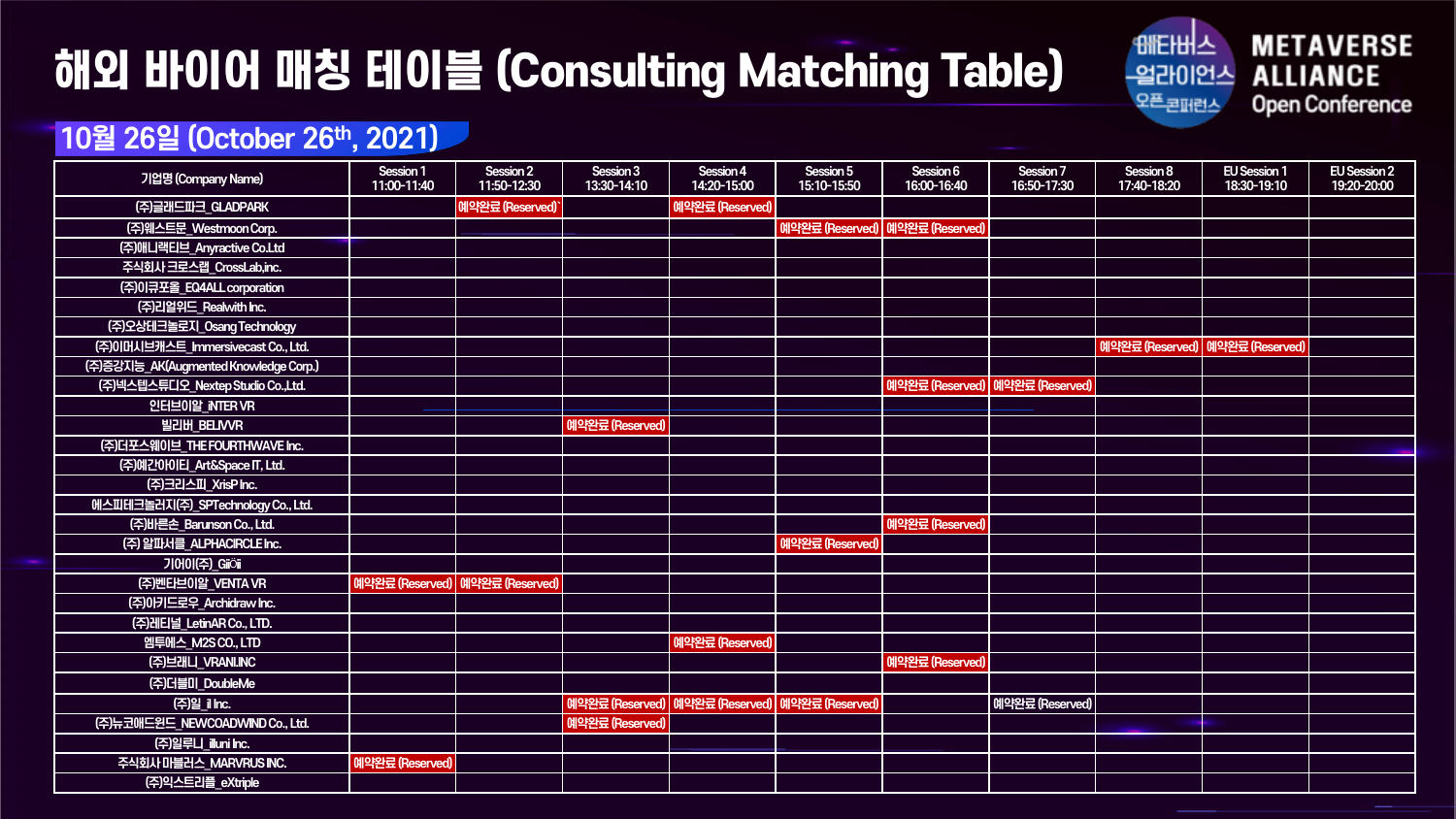# 해외 바이어 매칭 테이블 (Consulting Matching Table)



#### **10월 27일 (October 27th, 2021)**

| 기업명 (Company Name)                    | <b>US Session 1</b><br>04:00-04:40 | <b>US Session 2</b><br>04:50-05:30 | Session 1<br>11:00-11:40 | Session 2<br>11:50-12:30        | Session 3<br>13:30-14:10        | Session 4<br>14:20-15:00 | Session 5<br>15:10-15:50        | Session 6<br>16:00-16:40 | Session 7<br>16:50-17:30        | Session 8<br>17:40-18:20 |
|---------------------------------------|------------------------------------|------------------------------------|--------------------------|---------------------------------|---------------------------------|--------------------------|---------------------------------|--------------------------|---------------------------------|--------------------------|
| (주)글래드파크 GLADPARK                     |                                    |                                    | 예약완료 (Reserved)          |                                 |                                 |                          |                                 |                          |                                 |                          |
| (주)웨스트문_Westmoon Corp.                |                                    |                                    |                          |                                 |                                 |                          |                                 |                          |                                 |                          |
| (주)애니랙티브_Anyractive Co.Ltd            |                                    |                                    |                          |                                 |                                 |                          |                                 |                          |                                 |                          |
| 주식회사 크로스랩 CrossLab,inc.               |                                    |                                    |                          | 예약완료 (Reserved)                 |                                 |                          |                                 |                          |                                 |                          |
| (주)이큐포올_EQ4ALL corporation            |                                    |                                    |                          |                                 |                                 |                          |                                 |                          |                                 |                          |
| (주)리얼위드_Realwith Inc.                 |                                    |                                    |                          |                                 |                                 |                          |                                 |                          | 예약완료 (Reserved) 예약완료 (Reserved) |                          |
| (주)오상테크놀로지_Osang Technology           |                                    |                                    | 예약완료 (Reserved)          |                                 |                                 |                          |                                 |                          |                                 |                          |
| (주)이머시브캐스트 Immersivecast Co., Ltd.    |                                    |                                    |                          |                                 |                                 |                          |                                 |                          |                                 |                          |
| (주)증강지능_AK(Augmented Knowledge Corp.) |                                    |                                    |                          |                                 | 예약완료 (Reserved)                 |                          |                                 |                          |                                 |                          |
| (주)넥스텝스튜디오 Nextep Studio Co.,Ltd.     |                                    |                                    |                          |                                 | 예약완료 (Reserved                  |                          |                                 |                          |                                 |                          |
| 인터브이알 iNTER VR                        |                                    |                                    |                          |                                 |                                 |                          |                                 |                          |                                 | 예약완료 (Reserved)          |
| 빌리버_BELIVVR                           |                                    |                                    |                          |                                 | 예약완료 (Reserved) 예약완료 (Reserved) |                          |                                 |                          |                                 |                          |
| (주)더포스웨이브_THE FOURTHWAVE Inc.         |                                    |                                    |                          |                                 |                                 |                          |                                 |                          |                                 |                          |
| (주)예간아이티_Art&Space IT, Ltd.           |                                    |                                    |                          |                                 |                                 |                          |                                 |                          | 예약완료 (Reserved)                 |                          |
| (주)크리스피 XrisPInc.                     | 예약완료 (Reserved)                    |                                    |                          |                                 |                                 | 예약완료 (Reserved)          |                                 |                          |                                 |                          |
| 에스피테크놀러지(주)_SPTechnology Co., Ltd.    |                                    |                                    |                          |                                 |                                 |                          |                                 | 예약완료 (Reserved)          |                                 |                          |
| (주)바른손 Barunson Co., Ltd.             |                                    |                                    |                          |                                 |                                 |                          | 예약완료 (Reserved) 예약완료 (Reserved) |                          |                                 |                          |
| (주) 알파서클 ALPHACIRCLE Inc.             |                                    |                                    |                          |                                 |                                 |                          | 예약완료 (Reserved)                 |                          |                                 |                          |
| 기어이(주) Gioi                           |                                    | 예약완료 (Reserved)                    |                          |                                 |                                 | 예약완료 (Reserved)          |                                 | 예약완료 (Reserved)          |                                 |                          |
| (주)벤타브이알_VENTA VR                     |                                    |                                    |                          |                                 |                                 |                          |                                 |                          |                                 |                          |
| (주) 아키드로우_Archidraw Inc.              |                                    |                                    |                          |                                 |                                 | 예약완료 (Reserved)          |                                 |                          | 예약완료 (Reserved)                 |                          |
| (주)레티널 LetinAR Co., LTD.              |                                    |                                    |                          |                                 |                                 | 예약완료 (Reserved)          |                                 |                          |                                 |                          |
| 엠투에스_M2SCO., LTD                      |                                    |                                    |                          |                                 |                                 |                          |                                 |                          |                                 |                          |
| (주)브래니 VRANI.INC                      |                                    |                                    |                          |                                 | 예약완료 (Reserved)                 |                          |                                 |                          |                                 |                          |
| (주)더블미_DoubleMe                       |                                    |                                    |                          |                                 |                                 |                          |                                 |                          |                                 |                          |
| (주)일 ilhc.                            |                                    |                                    |                          |                                 |                                 |                          |                                 |                          |                                 |                          |
| (주)뉴코애드윈드_NEWCOADWIND Co., Ltd.       |                                    |                                    |                          |                                 |                                 |                          | 예약완료 (Reserved)                 |                          |                                 |                          |
| (주)일루니 illuni Inc.                    |                                    |                                    |                          | 예약완료 (Reserved) 예약완료 (Reserved) |                                 |                          | 예약완료 (Reserved) 예약완료 (Reserved) |                          |                                 |                          |
| 주식회사 마블러스 MARVRUS INC.                |                                    |                                    |                          |                                 |                                 |                          |                                 |                          |                                 |                          |
| (주)익스트리플_eXtriple                     |                                    |                                    |                          |                                 | 예약완료 (Reserved)                 |                          |                                 |                          |                                 |                          |